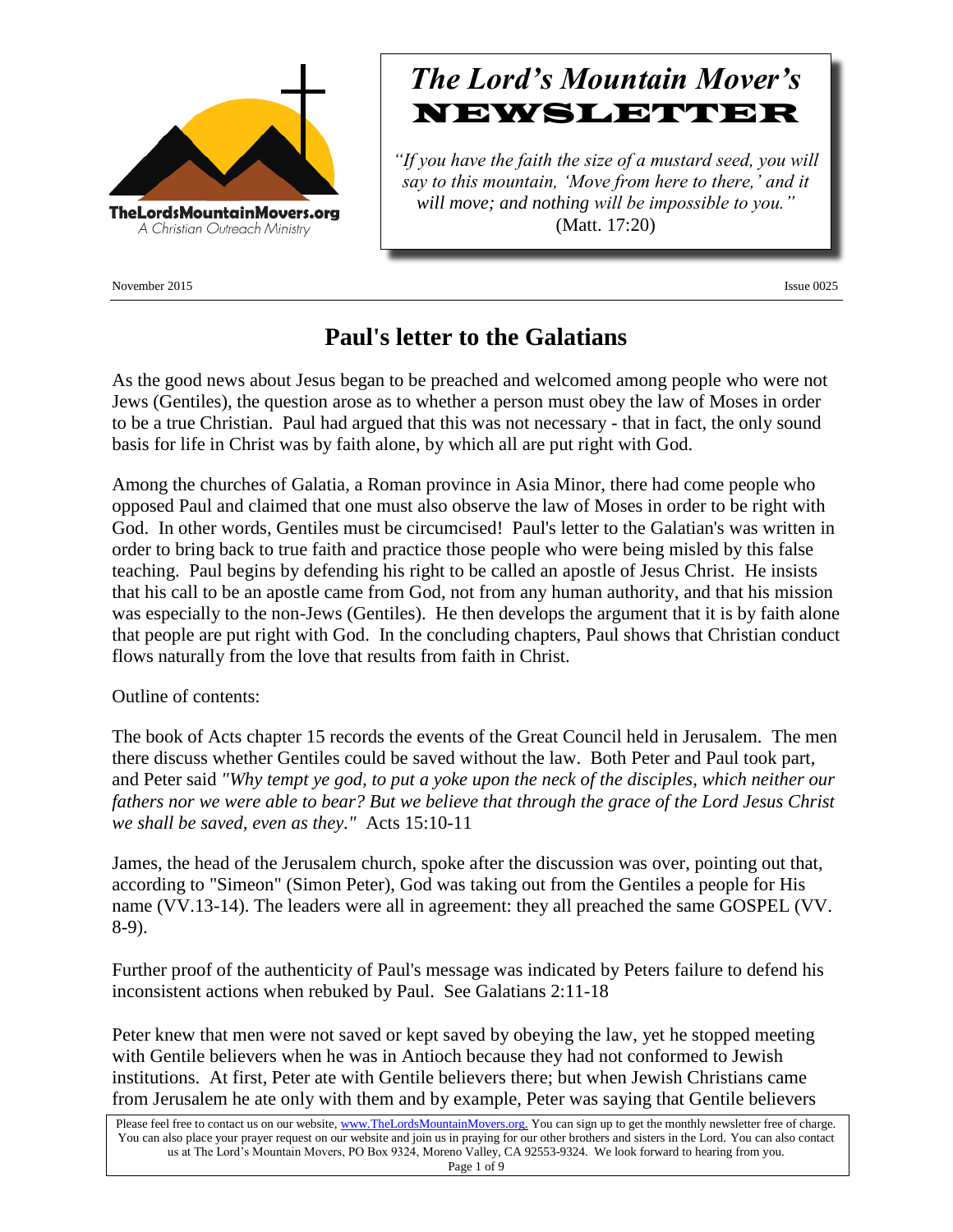must obey Jewish ceremonial customs. Peter's defection was only temporary, but others, including Barnabas, followed his hypocritical action. See also Matt. 15:7-9 & 23:25-29; Rom. 12:9; 1 John 3:16-18

Christians know that a person is not justified by the works of the law but by faith in Jesus Christ (V. 16). The works of the law offer no hope of salvation. For a justified Jew or Gentile to place himself under the obligations of the law is for him to act like an unsaved sinner, trying to become righteous by obeying the law. (VV. 17-18)

The gospel of God's grace was settled over 1,900 years ago. False teachers still trouble Church's with the same corrupting doctrine, frustrating the grace of God and placing themselves under the curse of God (see Gal. 3:10-13). We must maintain that *liberty* we have in Christ and not be led astray by an imitation gospel. (see Gal. 1:6-12)

(V. 16) Justified – *in the Greek* DIKAIOO is defined as follows: *to render (i.e. show or regard as) just or innocent: free, righteous.* This basic forensics of the Greek word describes a judge declaring an accused person not guilty and therefore innocent before the law (a complete acquittal). Throughout scripture, God declares a guilty sinner not guilty, and thus righteous before Him by imputing to Him the divine righteousness of Christ, and imputing the sinners sin to His sinless Savior for punishment. (see also 2 Cor. 5:21; Rom. 3:21-31; 5:1; 1 Pet. 3:18; Acts 13:38-39)

Law - is in reference to circumcision and the Ten Commandments (Law of Moses). To be under the law is to be under a system of trying to earn salvation in our own strength by obeying the law, but to be under grace is to be justified and to live by the indwelling resurrection of Christ. (see John 1:17; Rom. 7:14; Gal.3:10)

Now, what was, and still is the purpose of the law? For the answer, we need to go to Scripture: Rom. 3:19-20 & 28-31; 1 John 3:4; 1 Tim. 1:1-11; Gal. 3:24; Rom. 10:1-4.

Christ Jesus fulfilled the law completely (Matt. 5:17). The law could not curse Him, for He did not break it. By dying, He took our curse on Himself (Gal. 3:13). What the law could not do, God did through *"Sending his own son in the likeness of sinful flesh, and for sin, condemned sin in the flesh"* (Rom. 8:3). Because of our death to the law, we can now live to God. The Apostle Paul said, *"I am circumcised with Christ: nevertheless I live, yet not I, but Christ liveth in me"* Gal. 2:20

We are to rely on the fact that we died to sin through our union with Christ in His crucifixion, and we now live to please Him because we are united with Him in His resurrection life. Christ came to fulfill the law, not destroy it. Our only hope of salvation is in Him, and not by lawkeeping or any other human effort on our part - salvation is by faith alone, in Christ alone! He is our righteousness (see also Is. 64:6; Matt. 5:20: 2 Cor. 5:21).

May you rest in the assurance of the gift of salvation in Jesus Christ.

Your Brother in Christ,

### *Gabriel Silva*

Please feel free to contact us on our website, ww[w.TheLordsMountainMovers.o](http://www.thelordsmountainmovers.org/)rg. You can sign up to get the monthly newsletter free of charge. You can also place your prayer request on our website and join us in praying for our other brothers and sisters in the Lord. You can also contact us at The Lord's Mountain Movers, PO Box 9324, Moreno Valley, CA 92553-9324. We look forward to hearing from you. Page 2 of 9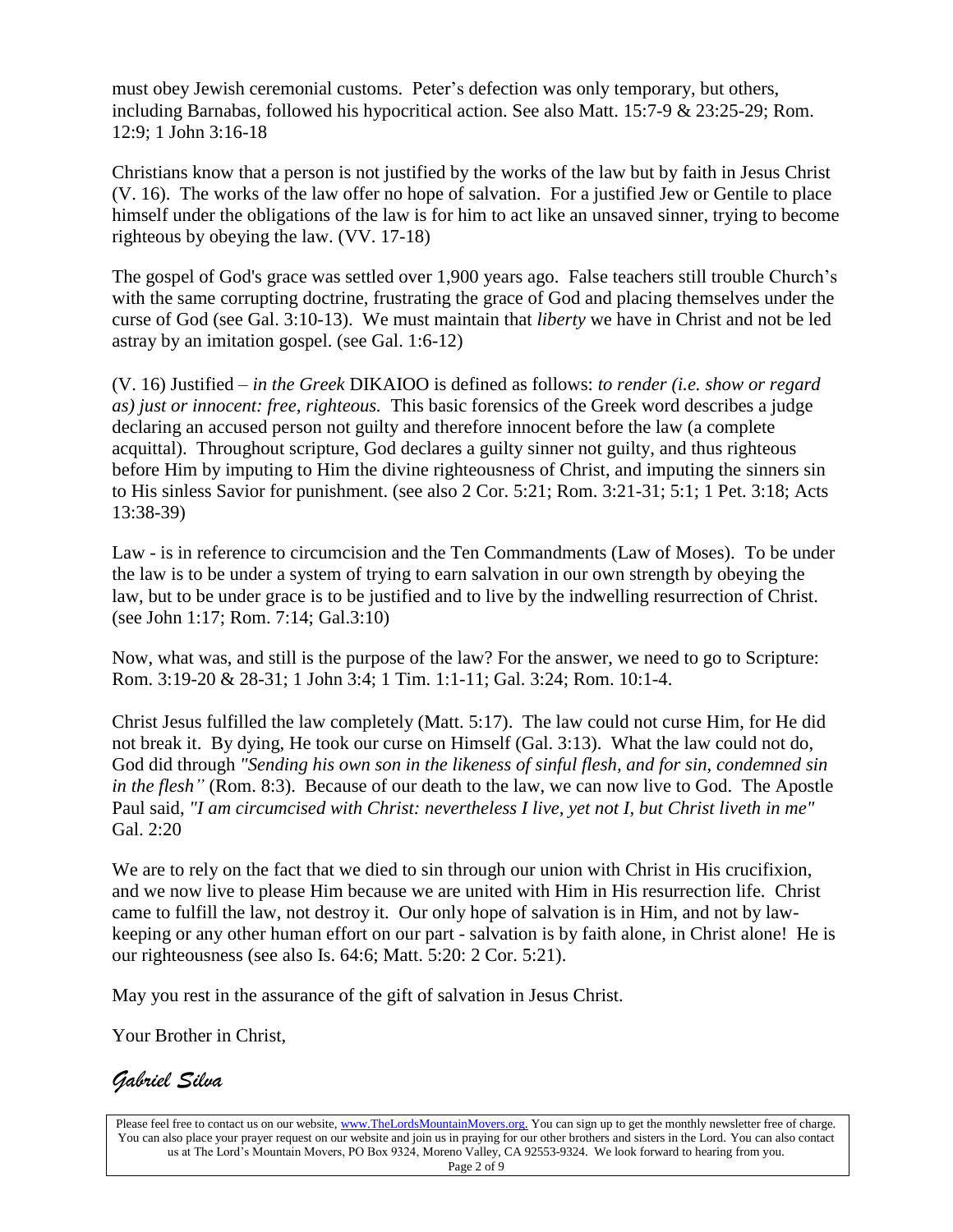## BE A BARNABAS

### **How many times?**

A real close brother of mine was telling me the other day that he has been struggling with forgiveness. On the receiving side that is. You see, he is still in the flesh and has made some mistakes in his past. Even though he is a Christian, he is still capable of messing up from time to time. Some believers around him are having a hard time extending grace. Have you ever felt that way? Ever given up on someone because they are not meeting your expectations or maturity in Christ? I am glad God didn't do that to me.

*"Then Peter came and said to Him, "*Lord, how often shall my brother sin against me and I forgive him? Up to seven times?*""* Matthew 18:21

I think some of us would like it if we could even get that far (I am still talking about being on the receiving end). It really hurts when people take so long, if at all, to forgive us. I wonder why? So I had to think about whether or not I have been that way to others. One thing I felt the Lord point out to me a long time ago, and I try to keep it fresh, if the Holy Spirit hasn't already. That is, when I notice people around me doing something, all the time, and it is starting to bug me. If I were to do a personal inventory, I would notice that I am doing that same very thing, only maybe in different ways.

*"Jesus said to him, "I do not say to you, up to seven times, but up to seventy times seven. "For this reason the kingdom of heaven may be compared to a king who wished to settle accounts with his slaves…."* Matthew 18:22-23

(I really wanted to continue on with Jesus' teaching here, but was hoping to encourage you to take a moment to open your Bible to Matthew 18 to finish the story on your own. Of course, that would be after you finish reading this newsletter and praying for all the people on our prayer list.)

Jesus said seventy times seven. Wow, that is a lot. I sure hope I wouldn't have to go through someone sinning against me that many times in my life. That would hurt.

I think I am being short-sighted here, don't you? Maybe I am missing the grace of God again? Maybe we are? How much pain and suffering did Christ go through for you and I? How much pain is He still going through watching us make mistakes and hurting ourselves and others? Yet we are forgiven.

My prayer for us: Thank you sweet Jesus for being so patient with us and forgiving us of so much. Lord please help us to see those we are losing our patience with, those who we are having a hard time forgiving, and help us to remember how much You have gone through for us. To forgive those who have been short with us when we make mistakes. Build us up, oh Lord, to be Your dwelling place. Glorify Yourself within Your people, in Jesus' name, amen.

Be blessed in Him,

#### *Brother Daniel Rodney*

Please feel free to contact us on our website, ww[w.TheLordsMountainMovers.o](http://www.thelordsmountainmovers.org/)rg. You can sign up to get the monthly newsletter free of charge. You can also place your prayer request on our website and join us in praying for our other brothers and sisters in the Lord. You can also contact us at The Lord's Mountain Movers, PO Box 9324, Moreno Valley, CA 92553-9324. We look forward to hearing from you. Page 3 of 9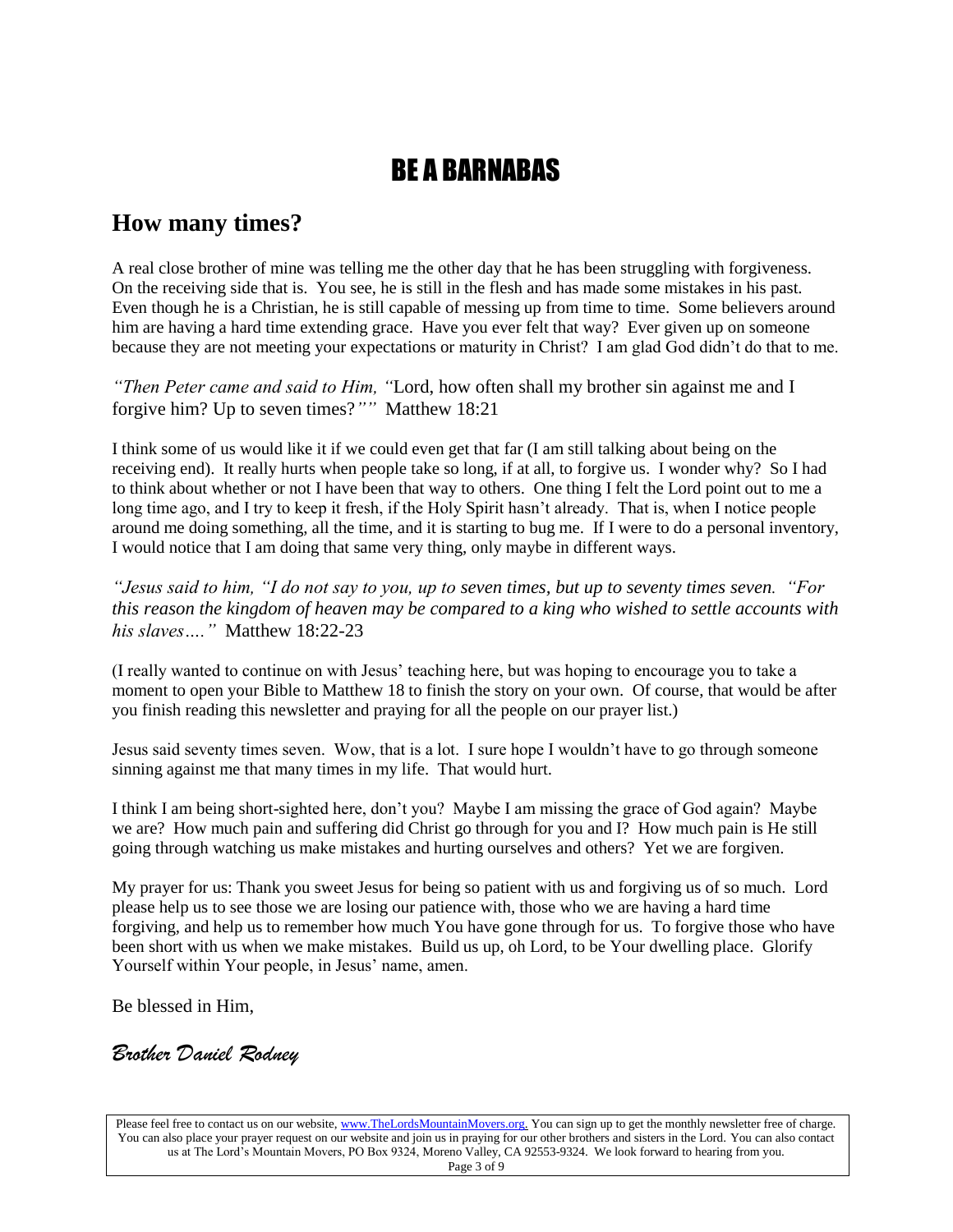#### **We want you!**

That's right; the Lord's Mountain Movers Ministry wants you to be a bigger part of what we are doing in God's kingdom. We have received several contributions for your newsletter and thank those of you who have taken the time to send your submissions. We hope that more of you will share some of the talents God has given to you through writing, drawing, etc. Keep them coming. If you send something you need to have back, we will be glad to return it to you, just let us know.



Greetings to all our brothers and sisters in Christ who receive our newsletter through the mail. Due to financial constraints, we have revised the way we do our prayer requests. We are currently posting and maintaining all prayers requested on the Internet so your brothers and sisters all over the world can continue to pray for your petitions and praise God for the ones He has already answered.

We are encouraged by the work that God has already done through so many people praying for the needs of those they do not even know. What a privilege we have to go before the throne of God with our requests and the requests of others. Let us keep praying and seeking His will for our lives and the lives of others. If you have a prayer request you would like added to next month's newsletter and/or posted on the ministry website, please fill out the form below and mail it to us. Previous prayer requests are still there on the website for people to read. We are wondering if your prayer has been answered yet? We want to know and share it with everyone else who reads the newsletter, so keep us updated. We look forward to hearing from you and standing in the gap as a prayer warrior.

#### **October – November 2015 Prayer List**

- Sandra M........Pray that she does well in hip replacement surgery and gets back on her feet in recovery without any complications.
- George W.......Pray for his recovery from a serious car accident. Pray for the family members during this trying time. He is in an Ohio hospital. He is on feeding and breathing tubes. Better news today 10-06-15, he is responding to external requests (wiggle toes, squeeze hand. follow finger with eyes, etc.) with a lot of prompting.
- Roger C..........Prayer for him in his current situation that it will be resolved soon.

Please feel free to contact us on our website, ww[w.TheLordsMountainMovers.o](http://www.thelordsmountainmovers.org/)rg. You can sign up to get the monthly newsletter free of charge. You can also place your prayer request on our website and join us in praying for our other brothers and sisters in the Lord. You can also contact us at The Lord's Mountain Movers, PO Box 9324, Moreno Valley, CA 92553-9324. We look forward to hearing from you. Page 4 of 9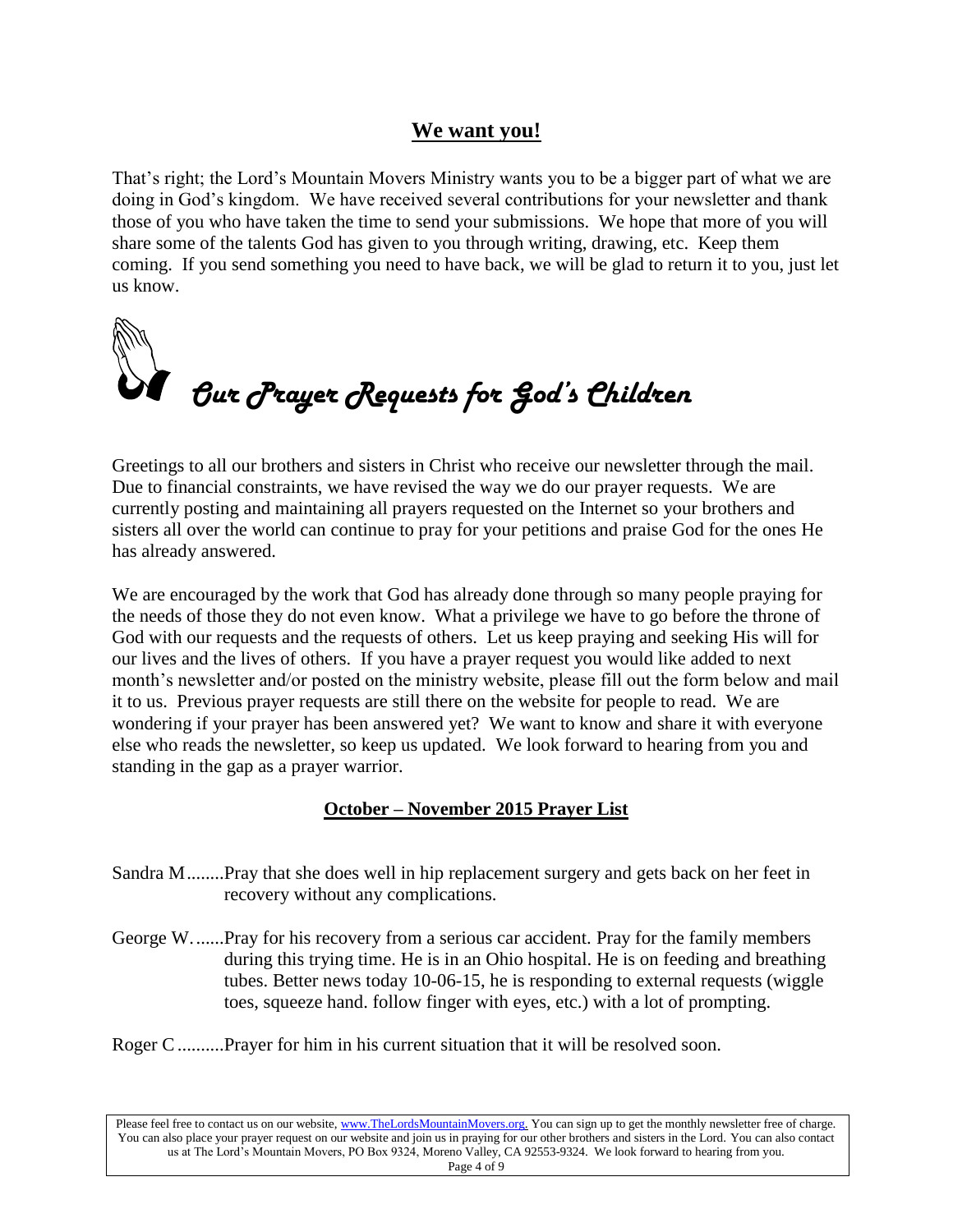- Anthony S. .....Pray that my brothers in Christ; get blessed, have a speedy trial and go home soon.
- Steve T. ..........Pray for God's favor over trial- strength in fasting prayer, soften his wife's heart and not divorce him.
- Winifred W. ...Pray that the attacks on chapel, pastor get resolved and evening services are restored.
- Maurice A. .....Request urgent prayer for his young niece not to be tried as an adult and for his warrant to be dismissed.
- Todd S. ..........Prayer for Theresa, that God would hold her tight and take care of His child while I am gone. Pray for her health issues too. Prayer for himself: protect and guide him through his incarceration and recovery from addiction issues. Prayer for Pastor Pete to never give up on me. Pray that God will use his time in prison to build him up and help him to submit to God once and for all. Brother Todd has gone on to be with the Lord. Pray for his family.
- Richard L. ......Please pray that he gets right with the Lord before he gets a life sentence, he is messing up bad.
- J. Jackson .......Request prayer for Soledad Prison and its staff. Prayer for the Jackson and Packer family that God would become the center of their lives and reunify them again. Prayer that I will be a good person and husband and we will have a good life together.
- Greg................Prayer for clear vision on what God wants to do with "The Cure" Ministry. Maintain ministry's focus on God only. Also prayer for his marriage to Shelia as he gets ready to go home. Also prayer for Shelia as she recovers from a work injury. Update on previous prayer requests; Aaron passed SD Sheriff's test, Stephen is working at a Christian Camp, Justin has a job at Toyota Dealership and is working for EMT position.
- Sonhai H.........Requesting prayer for her and the family so she could talk to her brother Jonathan.
- Brian D............Prayer for his relationship with his father and as he strives to give up drinking.
- Douglas..........Prayer for God to help him become the man that He desires and change his old ways.
- Steven W........Prayer for himself and his mother as his father passed away and the family is going through the grief process.
- R. White .........That the Lord will open doors for suitable housing upon his being paroled. Praise report: He has found a place to welcome him and is doing well, reconnecting with brothers. And family

Please feel free to contact us on our website, ww[w.TheLordsMountainMovers.o](http://www.thelordsmountainmovers.org/)rg. You can sign up to get the monthly newsletter free of charge. You can also place your prayer request on our website and join us in praying for our other brothers and sisters in the Lord. You can also contact us at The Lord's Mountain Movers, PO Box 9324, Moreno Valley, CA 92553-9324. We look forward to hearing from you. Page 5 of 9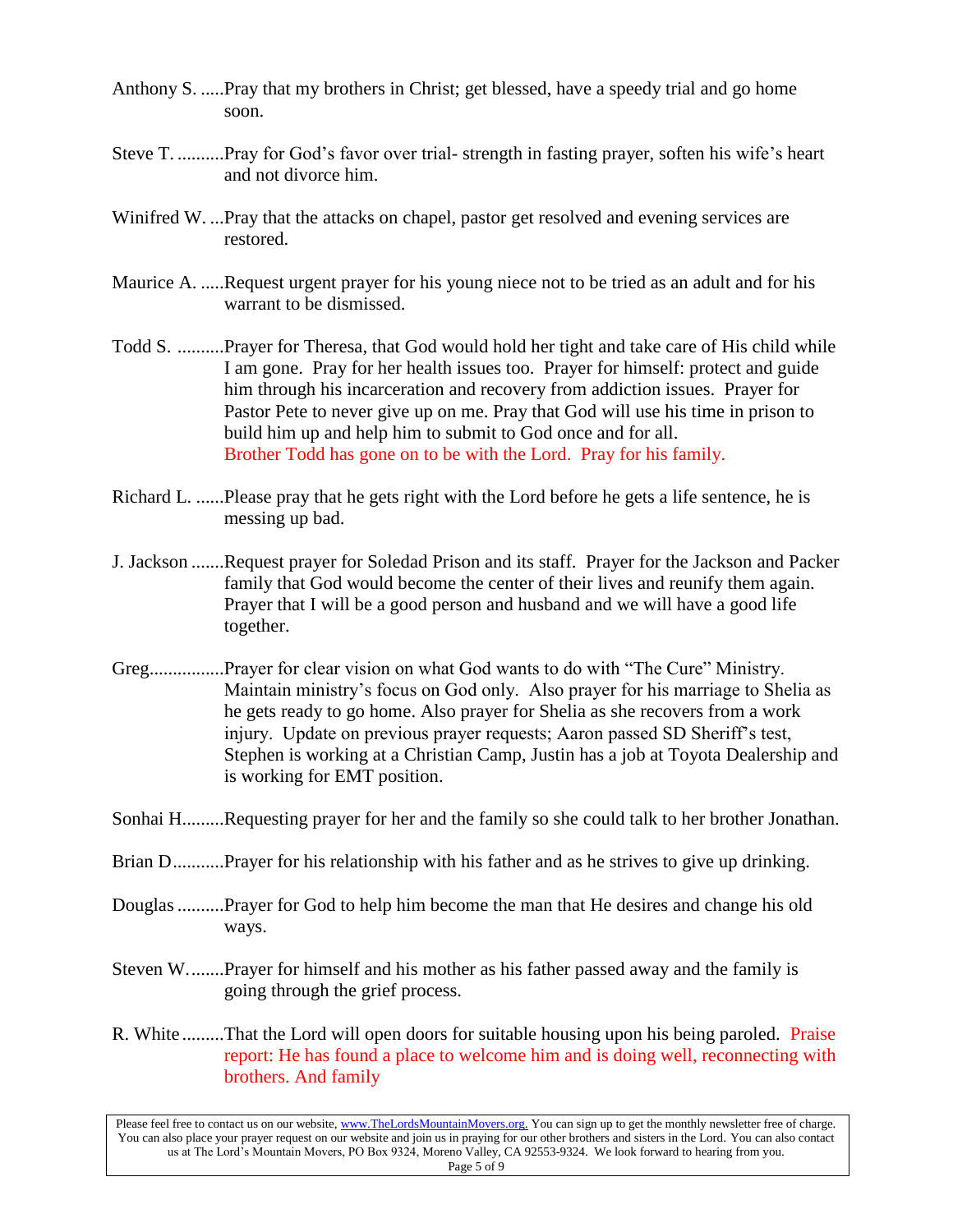Alice S...........Chesapeake VA – prayer for personal issues.

Sheila..............Prayer for her health issues, finances and God's direction for personal decisions.

Greg................Praise report: God is in control, using me, and I am being blessed by Him. Woo Hoo!

Helen &

- Hazel C...........Prayer for their dialysis treatments and recovery from health issues.
- Kenny J. .........Requests prayer for steady employment.
- Gabriel S ........His mom, Rosie, his Uncle and brother who need prayer for recovery from health issues.

Stephen...........Prayer for change in career course.

Justin ..............Praise report; finished EMT school and looking for work.

- Joshua.............Continued prayer for personal issues.
- The C.U.R.E...Prayer for God's guidance and provision.
- Greg F .............Prayer for answered prayer in his period of fasting.
- Benjamin........Guatemala, Praise report for Bibles that their church has received. Asking for prayer for his family, the church that they might finish the floor, the windows and doors.
- Barbara M ......Pray for her marriage and family.
- Jamie P...........Favor with the Parole Board and upcoming hearing.

Linda D ..........Continued recovery from health issues.

Rich H.............Living situation and employment. Prayer for his sister Darlene who was just diagnosed with terminal cancer. Please pray for the family also.

Sandy (Bill

- A's Sister) ......Pray for her continued recovery from health issues.
- Robert B.........Pray for God's direction and provision in his life.

George &

Amy................Lift them both up in prayer.

TJ L................Pray for his health issues.

Please feel free to contact us on our website, ww[w.TheLordsMountainMovers.o](http://www.thelordsmountainmovers.org/)rg. You can sign up to get the monthly newsletter free of charge. You can also place your prayer request on our website and join us in praying for our other brothers and sisters in the Lord. You can also contact us at The Lord's Mountain Movers, PO Box 9324, Moreno Valley, CA 92553-9324. We look forward to hearing from you. Page 6 of 9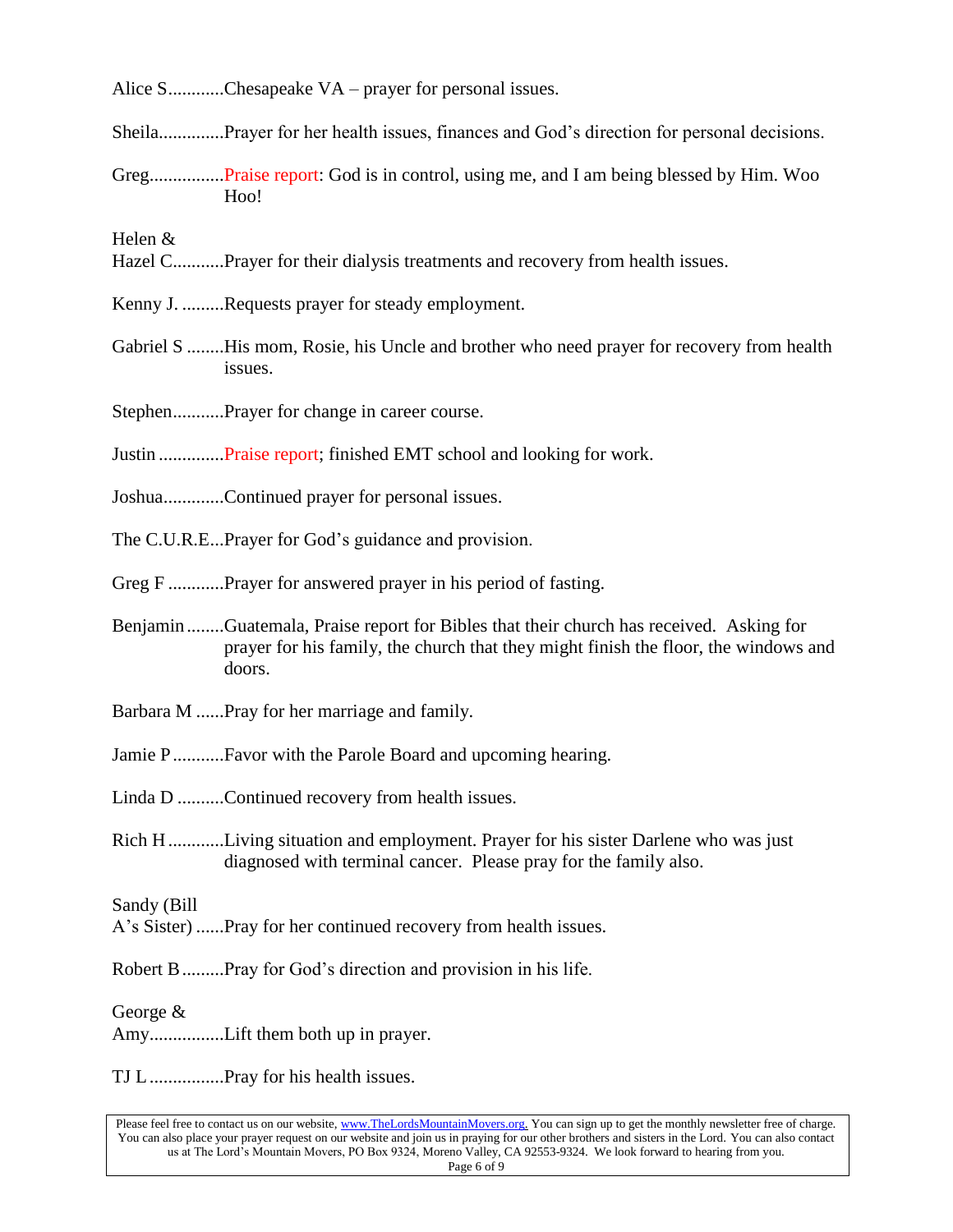- Bob P…..........Needs prayer, was just diagnosed with stage two and four cancer in lymphatic system.
- Joanne R.........Her and the rest of the family need your prayers as they continue to deal with the loss of a child to cancer.

Jose

- Rodriguez.......Pray for his ex-wife as she deals with an abusive relationship. Also prayer for his parents (dad's recovery from surgery and mom's health issues).
- Larry K...........Asks for prayer for Lisa and her daughter. They need your prayer for God in their lives and peace in their home. He also has a praise report that God is setting the church in order where he is at and that the spirit is moving in the hearts of fellow believers.
- Pray for...........Christians who are facing the loss of their lives for their faith in Jesus Christ.
- Darrell R.........Prayer for his health and life issues.
- G. Gorton .......Prayer for housing and work upon his release.
- Pastor Gray.....Pray that the Lord will continue to guide and strengthen him as he brings the light of the gospel to those who are still trapped in darkness of sin and false gospels. Prayer for all those who are following in his faithful footsteps.
- Thomas M......Pray for his upcoming review by the board and release back where he belongs. Also pray for his dear friend George that his health holds up.
- Sebastian M....Prayer for his continual growth in Christ. Prayer for his children's salvation and wellbeing.
- Peter A ...........Pray that he gets the needed help battling the worldly challenges and gets steady employment.
- Randy C .........He was in a car accident and needs prayer for healing and replacement of his vehicle.

Please feel free to contact us on our website, ww[w.TheLordsMountainMovers.o](http://www.thelordsmountainmovers.org/)rg. You can sign up to get the monthly newsletter free of charge. You can also place your prayer request on our website and join us in praying for our other brothers and sisters in the Lord. You can also contact us at The Lord's Mountain Movers, PO Box 9324, Moreno Valley, CA 92553-9324. We look forward to hearing from you.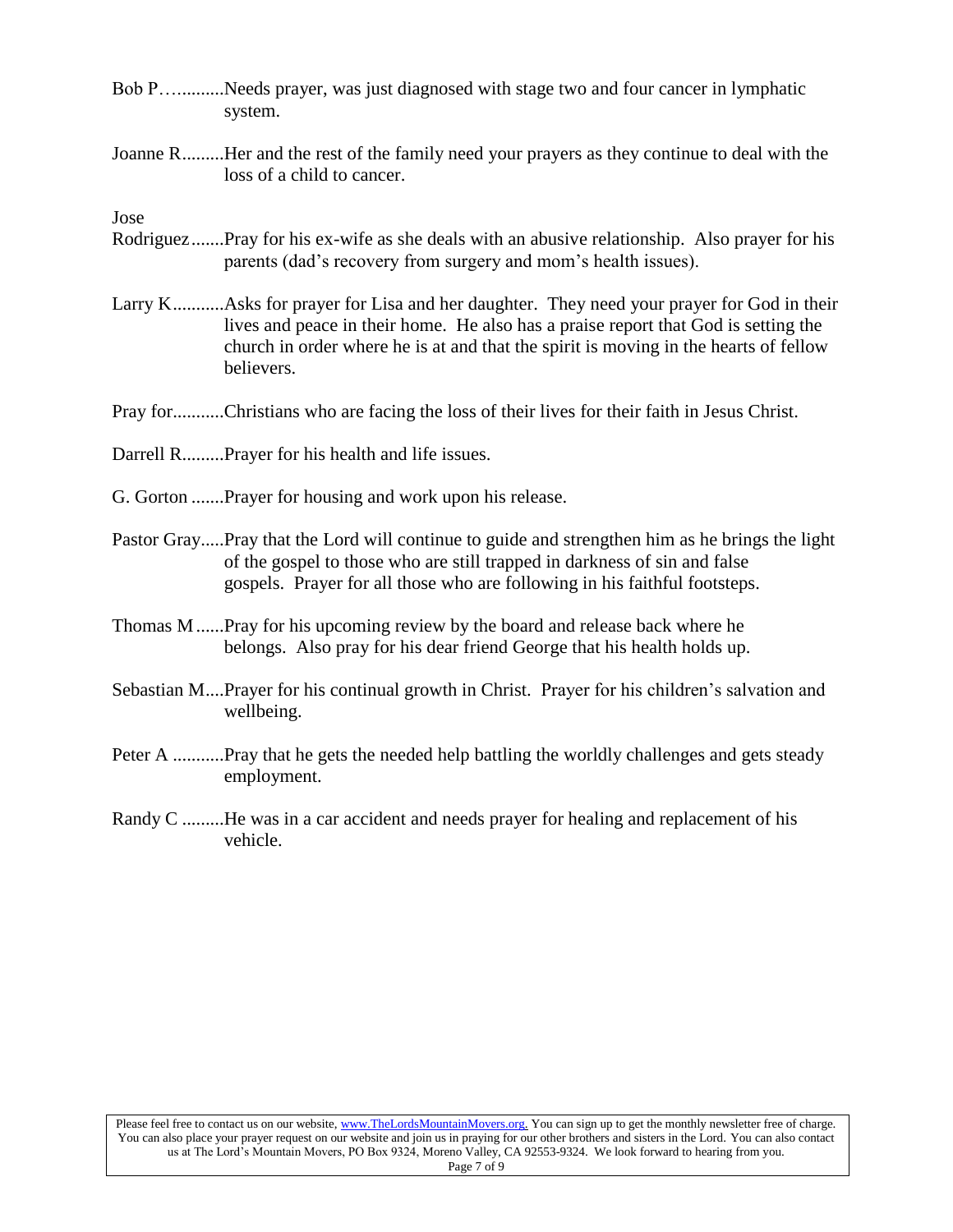#### The Lord's Mountain Movers - Prayer request Person requesting prayer Pray for:

Nature of request: \_\_\_\_\_\_\_\_\_\_\_\_\_\_\_\_\_\_\_\_\_\_\_\_\_\_\_\_\_\_\_\_\_\_\_\_\_\_\_\_\_\_\_\_\_\_\_\_\_\_\_\_\_\_\_\_\_\_\_\_

Place request on Ministry website Yes No Place request in Newsletter Yes No (Use back of request if necessary. You can also use blank paper)

Mail to: The Lord's Mountain Movers, PO Box 9324, Moreno Valley, CA 92553-9324.

\_\_\_\_\_\_\_\_\_\_\_\_\_\_\_\_\_\_\_\_\_\_\_\_\_\_\_\_\_\_\_\_\_\_\_\_\_\_\_\_\_\_\_\_\_\_\_\_\_\_\_\_\_\_\_\_\_\_\_\_\_\_\_\_\_\_\_\_\_\_\_\_\_\_\_ \_\_\_\_\_\_\_\_\_\_\_\_\_\_\_\_\_\_\_\_\_\_\_\_\_\_\_\_\_\_\_\_\_\_\_\_\_\_\_\_\_\_\_\_\_\_\_\_\_\_\_\_\_\_\_\_\_\_\_\_\_\_\_\_\_\_\_\_\_\_\_\_\_\_\_ \_\_\_\_\_\_\_\_\_\_\_\_\_\_\_\_\_\_\_\_\_\_\_\_\_\_\_\_\_\_\_\_\_\_\_\_\_\_\_\_\_\_\_\_\_\_\_\_\_\_\_\_\_\_\_\_\_\_\_\_\_\_\_\_\_\_\_\_\_\_\_\_\_\_\_

The Lord's Mountain Movers - Prayer request Person requesting prayer Pray for:

Nature of request:

\_\_\_\_\_\_\_\_\_\_\_\_\_\_\_\_\_\_\_\_\_\_\_\_\_\_\_\_\_\_\_\_\_\_\_\_\_\_\_\_\_\_\_\_\_\_\_\_\_\_\_\_\_\_\_\_\_\_\_\_\_\_\_\_\_\_\_\_\_\_\_\_\_\_\_ Place request on Ministry website Yes No Place request in Newsletter Yes No (Use back of request if necessary. You can also use blank paper)

Mail to: The Lord's Mountain Movers, PO Box 9324, Moreno Valley, CA 92553-9324.

\_\_\_\_\_\_\_\_\_\_\_\_\_\_\_\_\_\_\_\_\_\_\_\_\_\_\_\_\_\_\_\_\_\_\_\_\_\_\_\_\_\_\_\_\_\_\_\_\_\_\_\_\_\_\_\_\_\_\_\_\_\_\_\_\_\_\_\_\_\_\_\_\_\_\_ \_\_\_\_\_\_\_\_\_\_\_\_\_\_\_\_\_\_\_\_\_\_\_\_\_\_\_\_\_\_\_\_\_\_\_\_\_\_\_\_\_\_\_\_\_\_\_\_\_\_\_\_\_\_\_\_\_\_\_\_\_\_\_\_\_\_\_\_\_\_\_\_\_\_\_

The Lord's Mountain Movers - Prayer request Person requesting prayer Pray for:

Nature of request:

Place request on Ministry website Yes No Place request in Newsletter Yes No

(Use back of request if necessary. You can also use blank paper)

Please feel free to contact us on our website, ww[w.TheLordsMountainMovers.o](http://www.thelordsmountainmovers.org/)rg. You can sign up to get the monthly newsletter free of charge. You can also place your prayer request on our website and join us in praying for our other brothers and sisters in the Lord. You can also contact us at The Lord's Mountain Movers, PO Box 9324, Moreno Valley, CA 92553-9324. We look forward to hearing from you. Page 8 of 9

\_\_\_\_\_\_\_\_\_\_\_\_\_\_\_\_\_\_\_\_\_\_\_\_\_\_\_\_\_\_\_\_\_\_\_\_\_\_\_\_\_\_\_\_\_\_\_\_\_\_\_\_\_\_\_\_\_\_\_\_\_\_\_\_\_\_\_\_\_\_\_\_\_\_\_ \_\_\_\_\_\_\_\_\_\_\_\_\_\_\_\_\_\_\_\_\_\_\_\_\_\_\_\_\_\_\_\_\_\_\_\_\_\_\_\_\_\_\_\_\_\_\_\_\_\_\_\_\_\_\_\_\_\_\_\_\_\_\_\_\_\_\_\_\_\_\_\_\_\_\_ \_\_\_\_\_\_\_\_\_\_\_\_\_\_\_\_\_\_\_\_\_\_\_\_\_\_\_\_\_\_\_\_\_\_\_\_\_\_\_\_\_\_\_\_\_\_\_\_\_\_\_\_\_\_\_\_\_\_\_\_\_\_\_\_\_\_\_\_\_\_\_\_\_\_\_